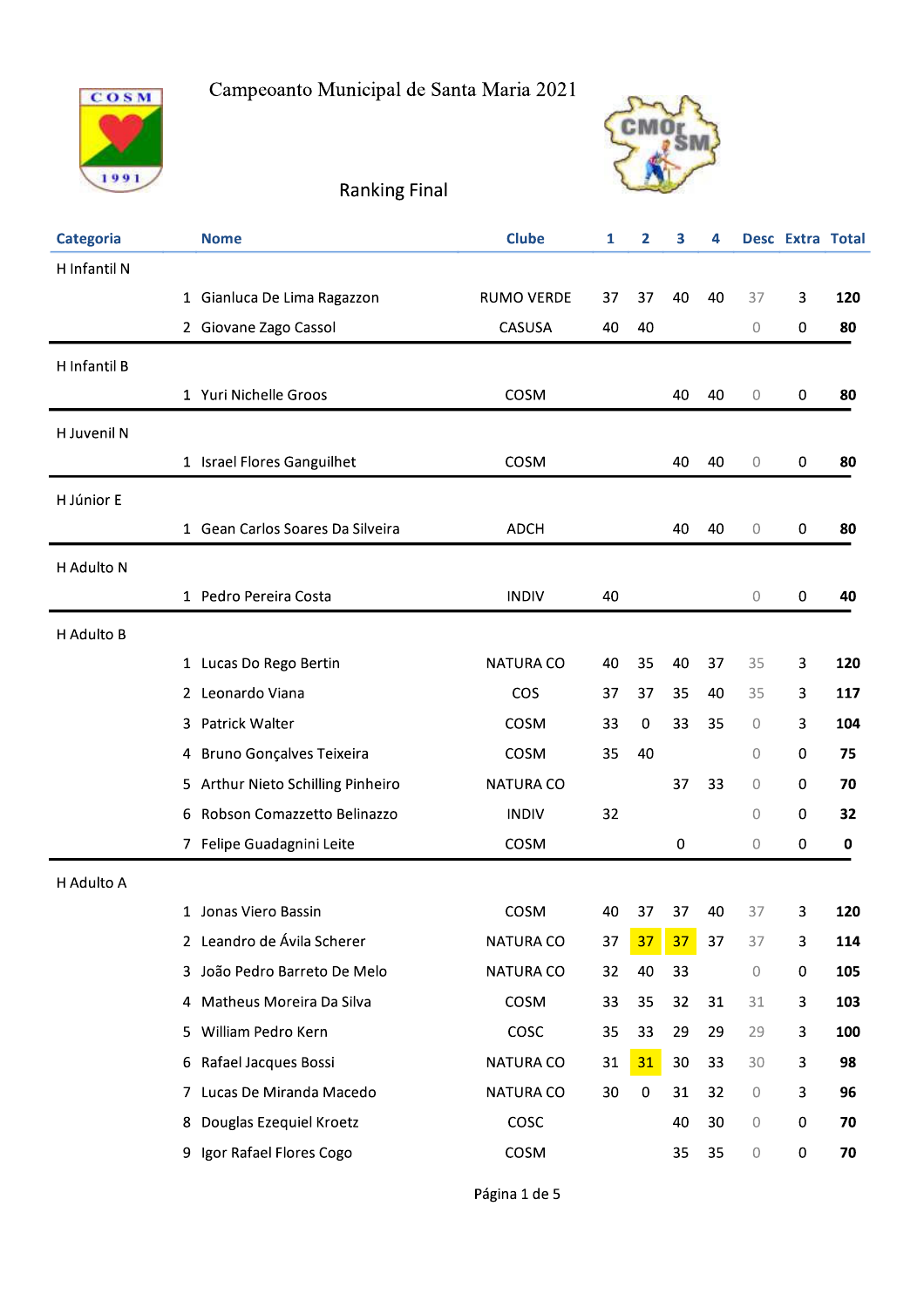| Categoria  |    | <b>Nome</b>                         | <b>Clube</b>      | 1  | 2         | з  | 4  |                | Desc Extra Total |     |
|------------|----|-------------------------------------|-------------------|----|-----------|----|----|----------------|------------------|-----|
|            |    | 10 Denilson Roseno Nunes Dos Santos | COSC              | 0  | 32        | 28 |    | $\mathcal O$   | 0                | 60  |
| H Adulto E |    |                                     |                   |    |           |    |    |                |                  |     |
|            |    | 1 Cleber Baratto Vidal              | COSM              | 40 | 37        | 37 | 35 | 35             | 3                | 117 |
|            |    | 2 Flademir Rudinei Groos            | COSM              |    |           | 40 | 40 | 0              | 0                | 80  |
|            |    | 3 Leandro Pereira Pasturiza         | COSAM             | 37 | 40        |    |    | 0              | 0                | 77  |
|            |    | 4 Jussie Pettine Santos             | <b>NATURA CO</b>  | 35 | 35        |    |    | 0              | 0                | 70  |
|            |    | 5 Ariel Quim de Almeida             | <b>COESA</b>      |    |           | 35 | 33 | 0              | 0                | 68  |
|            |    | 6 Willian Cristiano Pereira Jorge   | <b>INDIV</b>      | 33 |           |    | 32 | 0              | 0                | 65  |
|            |    | 7 Jean Pretto                       | <b>COESA</b>      |    |           |    | 37 | 0              | 0                | 37  |
|            | 8  | Juliano Pereira Pasturiza           | COSM              | 0  | 33        |    |    | $\mathbf 0$    | $\pmb{0}$        | 33  |
|            | 9  | Érico Vinicius Dos Santos Faria     | COAN              | 32 |           |    |    | 0              | 0                | 32  |
| H Master B |    |                                     |                   |    |           |    |    |                |                  |     |
|            |    | 1 Luís Carlos Chagas                | COSM              | 40 | 40        | 37 | 40 | 37             | 3                | 123 |
|            |    | 2 Ivan Fernandes Faria              | COSM              | 37 | 37        | 40 | 35 | 35             | 3                | 117 |
|            |    | 3 Giuliano Ragazzon                 | <b>RUMO VERDE</b> | 32 | 33        | 35 | 37 | 32             | 3                | 108 |
|            |    | 4 João Luiz Da Rosa Henriques       | COSM              | 33 | 0         | 32 | 33 | 0              | 3                | 101 |
|            |    | 5 Marcelo Vitorino Alvares          | COSM              | 31 | 32        | 31 | 32 | 31             | 3                | 98  |
|            | 6  | Felipe Augusto Ferro Erig           | CAIXEIRAL BAGÉ    | 29 | $\pmb{0}$ | 30 | 31 | 0              | 3                | 93  |
|            |    | 7 Marcelo Lovatto Mariani           | COSM              | 35 | 35        |    |    | 0              | 0                | 70  |
|            | 8  | Rafael Correa Veloso Sobrinho       | <b>NATURA CO</b>  | 30 | $\pmb{0}$ | 29 | 0  | 0              | 3                | 62  |
|            | 9  | José Lino Lopes Da Roza             | COSM              |    |           | 33 |    | 0              | 0                | 33  |
|            |    | 10 Bruno Abreu Brum                 | Tupanciretã       |    |           | 0  |    | $\overline{0}$ | 0                | 0   |
| H Master A |    |                                     |                   |    |           |    |    |                |                  |     |
|            |    | 1 Everton Santos da Silva           | COSM              | 37 | 37        | 40 | 40 | 37             | 3                | 120 |
|            |    | 2 Luiz Eduardo Rosa Farias          | COSM              | 40 | 33        | 37 | 37 | 33             | 3                | 117 |
|            | 3  | Cristiano Uberti Anselva            | <b>INDIV</b>      | 32 |           | 35 | 35 | $\circ$        | 0                | 102 |
|            | 4  | Bruno Oliveira Rizzatti             | COSM              | 30 | 32        | 33 | 33 | 30             | 3                | 101 |
|            | 5. | Anderson Prado Andrade              | COSM              | 27 | 31        | 30 | 31 | 27             | 3                | 95  |
|            | 6  | Aldoir Spitzmacher Dos Reis Junior  | COSM              | 26 | 26        | 32 | 32 | 26             | 3                | 93  |
|            | 7. | Jose Roberto Grillo Lesonier Junior | <b>COS</b>        | 33 | 40        |    |    | 0              | 0                | 73  |
|            | 8  | Gilson Schropfer                    | CASUSA            | 35 | 35        |    |    | 0              | 0                | 70  |
|            | 9  | Diovane Camilo Dalenogare Lirio     | ADCH              |    | 30        | 31 |    | 0              | 0                | 61  |
|            | 10 | Gilberto Cassol                     | CASUSA            | 31 | 28        |    |    | 0              | 0                | 59  |
|            |    | 11 Rafael De Oliveira Jaques Jardim | COSC              | 28 | 29        |    |    | 0              | $\pmb{0}$        | 57  |
|            |    | 12 Danilo Cardoso Nogueira          | <b>COS</b>        | 29 | 27        |    |    | 0              | 0                | 56  |

Página 2 de 5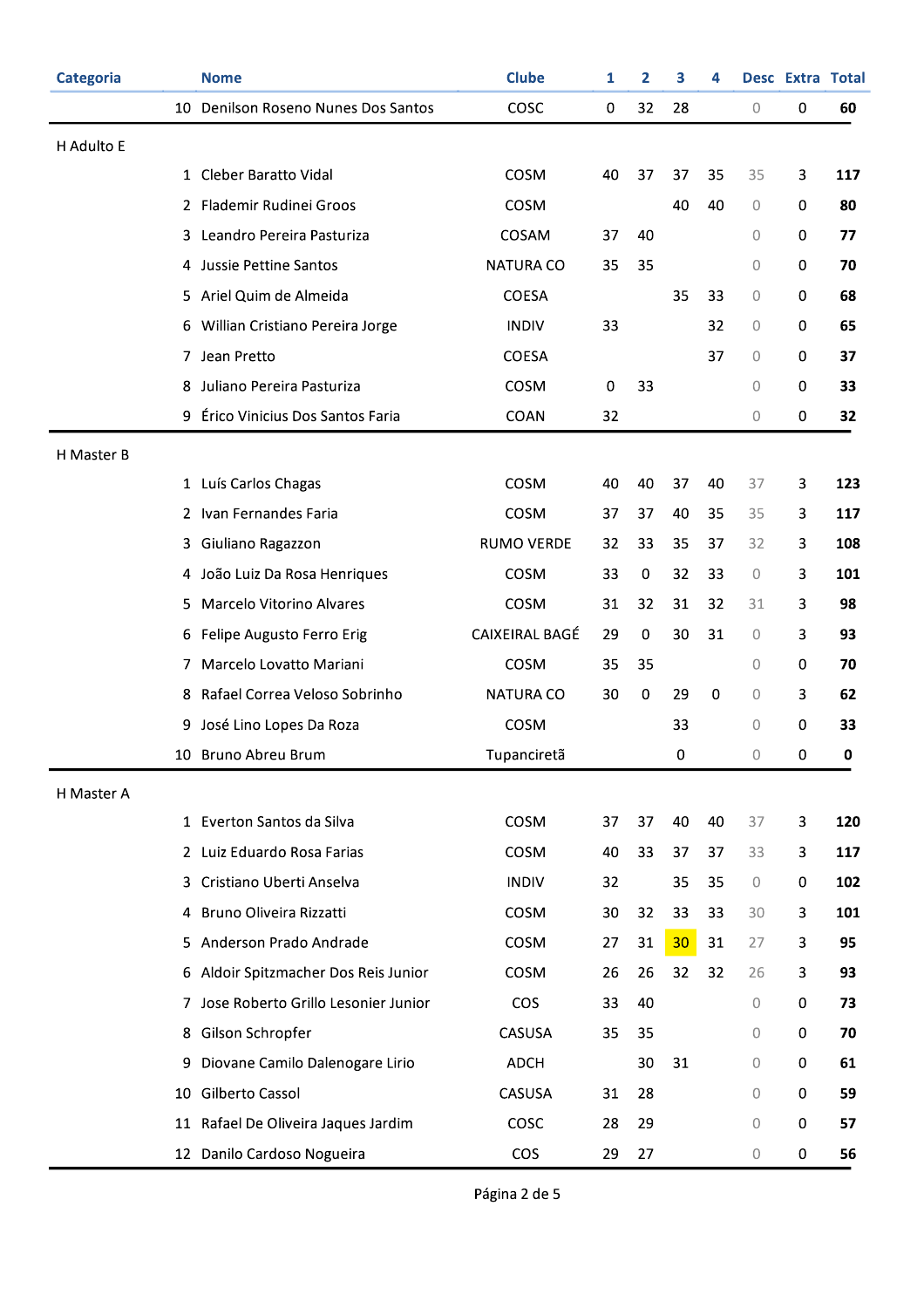| <b>Categoria</b> |    | <b>Nome</b>                      | <b>Clube</b>          | 1  | 2  | 3  | 4  |             | Desc Extra Total |     |
|------------------|----|----------------------------------|-----------------------|----|----|----|----|-------------|------------------|-----|
| H Senior B       |    |                                  |                       |    |    |    |    |             |                  |     |
|                  |    | 1 Rodrigo Dos Santos Chagas      | COSM                  | 33 | 33 | 40 | 40 | 33          | 3                | 116 |
|                  |    | 2 Paulo Moacir Castro Dorneles   | COSM                  | 35 | 40 | 33 | 37 | 33          | 3                | 115 |
|                  | 3. | Carlos Luciano Da Silveira Alves | <b>NATURA CO</b>      | 37 | 37 | 37 | 35 | 35          | 3                | 114 |
|                  |    | 4 Phillip Vilanova Ilha          | COSM                  | 40 | 35 | 35 | 32 | 32          | 3                | 113 |
|                  | 5. | Lisandro Nascimento De Melo      | <b>NATURA CO</b>      |    |    |    | 33 | 0           | 0                | 33  |
|                  | 6  | João Batista Porcella Vieira     | NATURA CO             |    | 0  |    |    | 0           | 0                | 0   |
| H Senior A       |    |                                  |                       |    |    |    |    |             |                  |     |
|                  |    | 1 Valmor Niedermayer             | COSC                  | 40 | 40 | 40 | 40 | 40          | 3                | 123 |
|                  |    | 2 Marco Antônio Pedroso da Rosa  | <b>CAIXEIRAL BAGÉ</b> | 33 | 37 | 37 | 32 | 32          | 3                | 110 |
|                  | 3. | João Carlos Pereira Gomes        | COSM                  | 35 | 33 | 31 | 37 | 31          | 3                | 108 |
|                  |    | 4 Julio Cesar Scheffer Walter    | COSM                  | 32 | 32 | 35 | 35 | 32          | 3                | 105 |
|                  |    | 5 Luís Giovani Severo Schreiner  | COSM                  | 37 | 35 |    |    | 0           | 0                | 72  |
|                  | 6  | Giovani Dorneles Silveira        | <b>COPA</b>           |    |    | 33 | 33 | 0           | 0                | 66  |
|                  |    | 7 Eraldo Otto Hoppen             | COSM                  |    |    | 32 |    | 0           | 0                | 32  |
| H Veterano B     |    |                                  |                       |    |    |    |    |             |                  |     |
|                  |    | 1 Valter Eclair da Costa Jacques | COSM                  | 37 | 40 |    |    | 0           | 0                | 77  |
|                  |    | 2 José Luiz de Souza Petroceli   | ORIENTEER             | 40 | 37 |    |    | 0           | 0                | 77  |
| H Veterano A     |    |                                  |                       |    |    |    |    |             |                  |     |
|                  |    | 1 José Roni Dos Santos           | COSC                  | 40 | 37 | 40 | 40 | 37          | 3                | 123 |
|                  |    | 2 Alvaro Valdemar Ney Machado    | COSC                  | 37 | 31 | 37 | 37 | 31          | 3                | 114 |
|                  |    | 3 Elvandir de Vargas             | COSC                  | 35 | 32 | 35 | 35 | 32          | 3                | 108 |
|                  |    | 4 Paulo Calisto Becker           | COSM                  | 31 | 35 | 32 | 32 | 31          | 3                | 102 |
|                  |    | 5 Roberto João Morais da Cunha   | COVOP                 | 32 | 33 | 33 | 31 | 31          | 3                | 101 |
|                  |    | 6 Cláudio Leite De Macedo        | <b>INDIV</b>          | 33 | 0  |    | 33 | $\circ$     | 0                | 66  |
|                  |    | 7 José Carlos Pascotini          | COSM                  |    | 40 |    |    | $\circ$     | 0                | 40  |
|                  |    | 8 José Teixeira                  | <b>INDIV</b>          |    | 0  |    |    | $\circ$     | 0                | 0   |
| H VIP A          |    |                                  |                       |    |    |    |    |             |                  |     |
|                  |    | 1 Fermino Valnei Alberto         | COSM                  | 40 | 40 | 37 | 37 | 37          | 3                | 120 |
|                  |    | 2 Sérgio Augusto Naimaier Vargas | COCS                  |    |    | 40 | 40 | $\mathbf 0$ | 0                | 80  |
|                  |    | 3 Roberto Dias Torres            | RUMO VERDE            | 37 |    |    |    | 0           | 0                | 37  |
| D Infantil N     |    |                                  |                       |    |    |    |    |             |                  |     |
|                  |    | 1 Juliely Pereira Pasturiza      | COSM                  |    | 40 |    |    | 0           | 0                | 40  |
|                  |    | 2 Alice Cezar Alves              | NATURA CO             |    | 37 |    |    | 0           | 0                | 37  |
|                  | 3. | Bianca Pires De Melo             | NATURA CO             |    | 35 |    |    | 0           | 0                | 35  |
|                  |    |                                  | Página 3 de 5         |    |    |    |    |             |                  |     |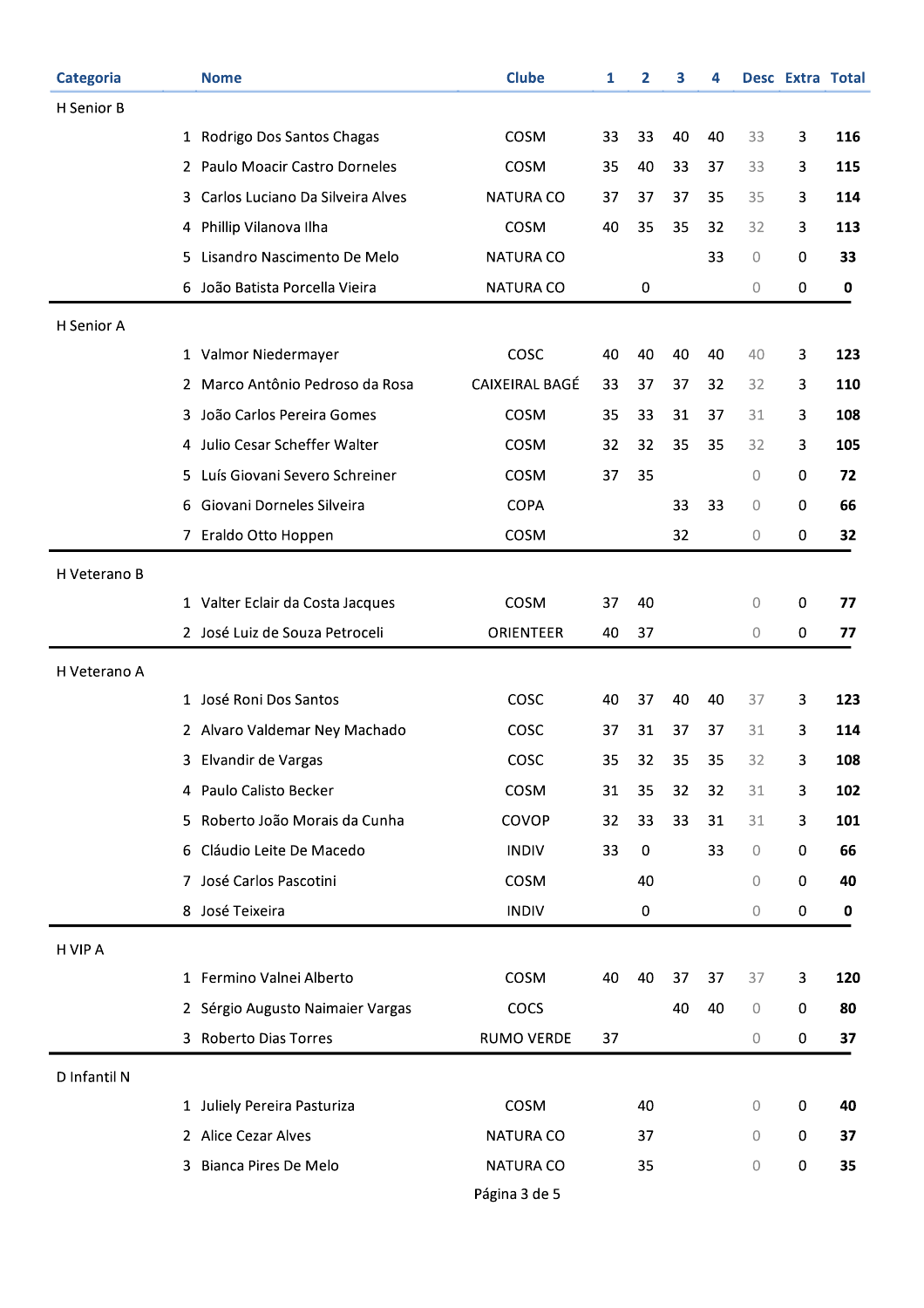| <b>Categoria</b> | <b>Nome</b>                            | <b>Clube</b>     | 1  | 2              | 3  | 4           |             | <b>Desc Extra Total</b> |             |
|------------------|----------------------------------------|------------------|----|----------------|----|-------------|-------------|-------------------------|-------------|
| D Infantil B     |                                        |                  |    |                |    |             |             |                         |             |
|                  | 1 Clara Stangherlin Anselva            | <b>INDIV</b>     | 40 | $\pmb{0}$      |    |             | 0           | $\pmb{0}$               | 40          |
| D Juvenil B      |                                        |                  |    |                |    |             |             |                         |             |
|                  | 1 Brenda De Oliveira                   | <b>ADCH</b>      | 40 | 40             |    |             | 0           | $\pmb{0}$               | 80          |
|                  | 2 Helena Ceolin Turchetti              | Tupanciretã      |    |                | 40 |             | 0           | $\boldsymbol{0}$        | 40          |
| D Juvenil A      |                                        |                  |    |                |    |             |             |                         |             |
|                  | 1 Manoela Erothildes Teleginski Ferras | COSM             | 0  |                | 40 | 40          | $\mathbf 0$ | $\pmb{0}$               | 80          |
| D Juvenil E      |                                        |                  |    |                |    |             |             |                         |             |
|                  | 1 Camila Seidel Lirio                  | <b>COS</b>       | 40 | 40             | 40 | 40          | 40          | 3                       | 123         |
| D Júnior A       |                                        |                  |    |                |    |             |             |                         |             |
|                  | 1 Isabela Balk Brandão Cassol          | COSM             | 40 |                | 40 | 40          | $\mathbf 0$ | $\pmb{0}$               | 120         |
|                  |                                        |                  |    |                |    |             |             |                         |             |
| D Júnior E       | 1 Kailani Ecke Dos Santos              | COSM             | 40 | 40             | 40 | 40          | 40          | 3                       | 123         |
|                  |                                        |                  |    |                |    |             |             |                         |             |
| D Adulto N       |                                        |                  |    |                |    |             |             |                         |             |
|                  | 1 Bruna Araujo Franco                  | COSC             | 37 | 40             | 37 |             | 0           | 0                       | 114         |
|                  | 2 Jenifer Laís De Lara                 | COSM             |    |                | 40 |             | 0           | $\pmb{0}$               | 40          |
|                  | Gabriele Lovatto Bazzan Costa          | <b>INDIV</b>     | 40 |                |    |             | 0           | 0                       | 40          |
|                  | 4 Daiana Da Costa Oliveira             | <b>INDIV</b>     |    |                |    | 0           | $\mathbf 0$ | $\pmb{0}$               | $\mathbf 0$ |
|                  | Julia Sartori Silveira                 | <b>ROTA 405</b>  |    |                |    | 0           | 0           | $\pmb{0}$               | 0           |
| D Adulto B       |                                        |                  |    |                |    |             |             |                         |             |
|                  | 1 Ana Paula Koeche                     | COSM             | 40 | 37             | 40 | 40          | 37          | 3                       | 123         |
|                  | 2 Daniela Chaves Fontoura              | COSC             | 37 | 40             |    |             | 0           | $\pmb{0}$               | 77          |
|                  | 3 Camila Coro Schwerz                  | Tupanciretã      |    |                | 37 |             | 0           | $\pmb{0}$               | 37          |
|                  | 4 Daniela Pereira Da Silva Bossi       | <b>NATURA CO</b> | 0  | $\overline{0}$ |    |             | 0           | $\pmb{0}$               | $\mathbf 0$ |
| D Adulto A       |                                        |                  |    |                |    |             |             |                         |             |
|                  | 1 Andressa Essy Stribe                 | NATURA CO        | 40 | 40             | 40 | 40          | 40          | 3                       | 123         |
| D Adulto E       |                                        |                  |    |                |    |             |             |                         |             |
|                  | 1 Elaine Dalmares Lenz                 | COSM             | 40 | 40             | 40 | 40          | 40          | 3                       | 123         |
|                  | 2 Mirian Ferraz Pasturiza              | COSAM            | 37 | 37             |    |             | 0           | $\pmb{0}$               | 74          |
|                  | 3 Juliane Valéria de Carvalho Mendonça | COSM             |    | $\pmb{0}$      |    |             | 0           | $\pmb{0}$               | $\mathbf 0$ |
| D Master N       |                                        |                  |    |                |    |             |             |                         |             |
|                  | 1 Juvelina Pôrto                       | COSM             | 40 | 40             | 40 | $\mathbf 0$ | $\mathbb O$ | 3                       | 123         |